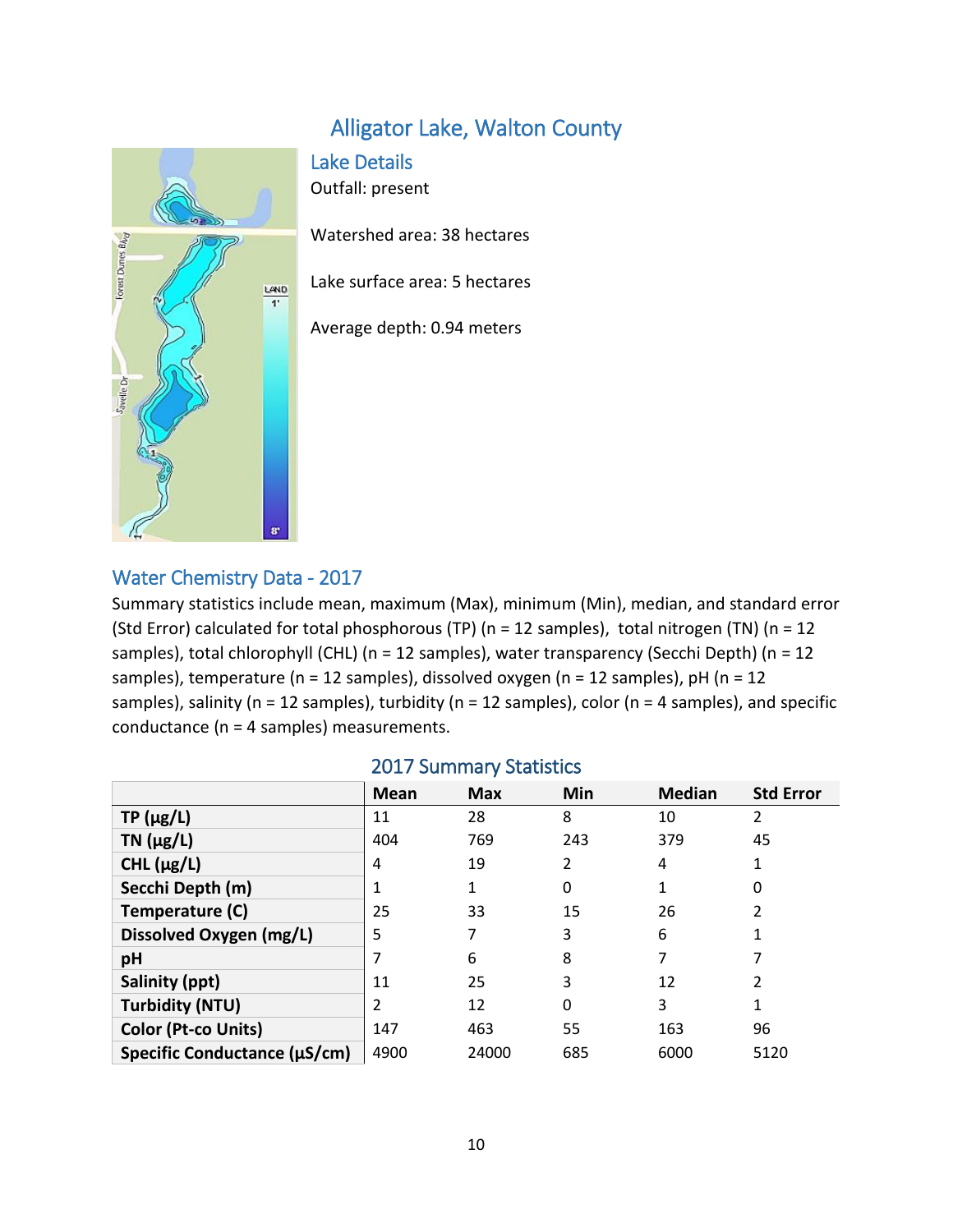## Water Chemistry Data - 2000 through 2017

Summary statistics include mean, maximum (Max), minimum (Min), median, and standard error (Std Error) summary statistics calculated on an annual basis using monthly data for total phosphorous (TP), total nitrogen (TN), total chlorophyll (CHL), water transparency (Secchi Depth), temperature, dissolved oxygen, pH, salinity, turbidity, color, and specific conductance. Summary statistics represent Long-Term analyses among annual means from 2000 through 2017.

|                              | <b>Mean</b> | <b>Max</b> | Min | <b>Median</b> | <b>Std Error</b> |
|------------------------------|-------------|------------|-----|---------------|------------------|
| $TP(\mu g/L)$                | 11          | 14         | 9   | 11            | 0                |
| $TN$ ( $\mu$ g/L)            | 544         | 745        | 404 | 544           | 21               |
| CHL $(\mu g/L)$              | 3           | 5          | 2   | 3             | 0                |
| Secchi Depth (m)             |             |            | 0   |               | 0                |
| Temperature (C)              | 23          | 25         | 20  | 23            | 0                |
| Dissolved Oxygen (mg/L)      |             | 8          | 5   | 7             | 0                |
| pH                           | 6           | 5          |     | 6             | 6                |
| Salinity (ppt)               |             | 11         | 0   |               |                  |
| <b>Turbidity (NTU)</b>       |             | 6          |     | 2             | 0                |
| Color (Pt-co Units)          | 195         | 304        | 82  | 221           | 20               |
| Specific Conductance (µS/cm) | 1360        | 4900       | 555 | 1000          | 438              |

# Long-Term Summary Statistics